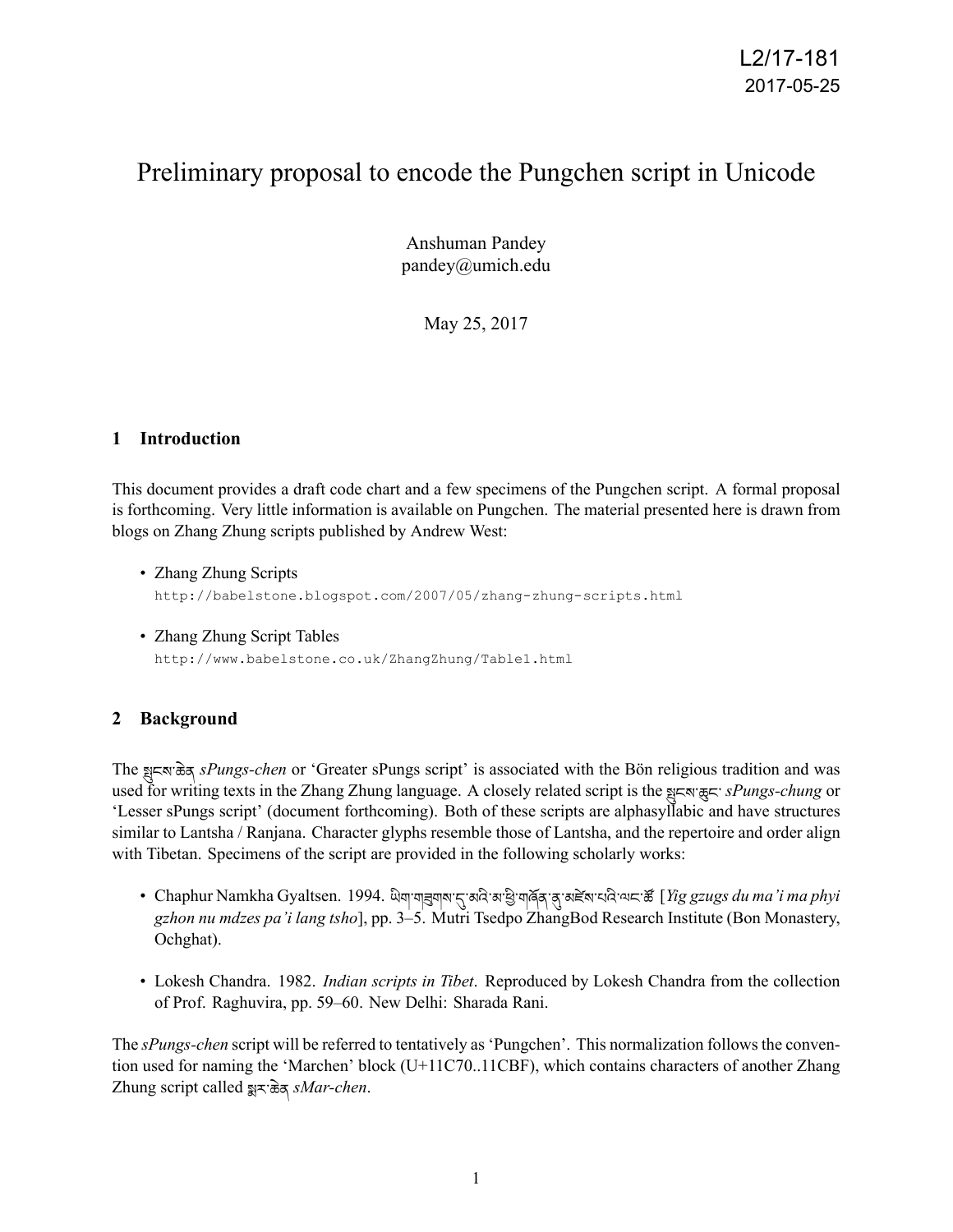# **1E500 Pungchen 1E52F**

|                |                             | 1E50 1E51     | 1E52                               |  |  |  |  |
|----------------|-----------------------------|---------------|------------------------------------|--|--|--|--|
| 0              | तै<br>1E500                 | Æ<br>1E510    | $\mathbb{C}$                       |  |  |  |  |
| 1              | N                           | 瓦             | 1E520<br>Úм<br>Ó                   |  |  |  |  |
| $\overline{c}$ | 1E501<br>ता                 | 1E511<br>讯    | 1E521<br>ہ<br>$\hat{\mathcal{O}}$  |  |  |  |  |
| 3              | 1E502<br>त                  | 1E512<br>Ŗ    | 1E522<br>o<br>$\hat{\mathbb{C}}$   |  |  |  |  |
| 4              | 1E503<br><b>d</b>           | 1E513<br>R    | 1E523<br>अ                         |  |  |  |  |
| 5              | 1E504<br>$\bar{\mathbf{a}}$ | 1E514<br>झ    | 1E524<br>ຸຊ                        |  |  |  |  |
| 6              | 1E505<br><u> 10</u>         | 1E515<br>तै   | 1E525<br>$\widetilde{\mathcal{L}}$ |  |  |  |  |
| 7              | 1E506<br>ति                 | 1E516<br>ढा   | 1E526                              |  |  |  |  |
| 8              | 1E507<br>ন্ম                | 1E517<br>7    |                                    |  |  |  |  |
| 9              | 1E508<br>Я                  | 1E518<br>त्न। |                                    |  |  |  |  |
| A              | 1E509<br>डा                 | 1E519<br>ส    |                                    |  |  |  |  |
| B              | 1 E 50 A<br>ਗ੍ਰ             | IL5IA<br>ह्   |                                    |  |  |  |  |
| $\mathsf{C}$   | 1E50B<br>리                  | 1E51B<br>ঝ    |                                    |  |  |  |  |
| D              | 1E50C<br>궤                  | 1E51C<br>जा   |                                    |  |  |  |  |
| E              | 1E50D<br>ଣ                  | 1E51D<br>ऻ    |                                    |  |  |  |  |
| F              | 1E50E<br>ਕੋ                 | 1E51E<br>ा    |                                    |  |  |  |  |
|                | 1E50F                       | 1E51F         |                                    |  |  |  |  |

### **Consonants**

| 1E500 | ता  | PUNGCHEN LETTER KA   |
|-------|-----|----------------------|
| 1F501 | n   | PUNGCHEN LETTER KHA  |
| 1E502 | π   | PUNGCHEN LETTER GA   |
| 1E503 | Б   | PUNGCHEN LETTER NGA  |
| 1E504 | ग्र | PUNGCHEN LETTER CA   |
| 1E505 | Ѫ   | PUNGCHEN LETTER CHA  |
| 1E506 | 91  | PUNGCHEN LETTER JA   |
| 1E507 | त्  | PUNGCHEN LETTER NYA  |
| 1F508 | ৰা  | PUNGCHEN LETTER TA   |
| 1E509 | র   | PUNGCHEN LETTER THA  |
| 1F50A | ৰা  | PUNGCHEN LETTER DA   |
| 1E50B | ਗੋ  | PUNGCHEN LETTER NA   |
| 1E50C | ঝ   | PUNGCHEN LETTER PA   |
| 1F50D | 궤   | PUNGCHEN LETTER PHA  |
| 1E50E | ন   | PUNGCHEN LETTER BA   |
| 1E50F | त्त | PUNGCHEN LETTER MA   |
| 1E510 | R   | PUNGCHEN LETTER TSA  |
| 1E511 | ā   | PUNGCHEN LETTER TSHA |
| 1E512 | R   | PUNGCHEN LETTER DZA  |
| 1E513 | ह्य | PUNGCHEN LETTER WA   |
| 1F514 | R   | PUNGCHEN LETTER ZHA  |
| 1E515 | a   | PUNGCHEN LETTER ZA   |
| 1E516 | त   | PUNGCHEN LETTER - A  |
| 1F517 | ता  | PUNGCHEN LETTER YA   |
| 1F518 | ת   | PUNGCHEN LETTER RA   |
| 1E519 | त   | PUNGCHEN LETTER LA   |
| 1E51A | a   | PUNGCHEN LETTER SHA  |
| 1E51B | रा  | PUNGCHEN LETTER SA   |
| 1E51C | ৱা  | PUNGCHEN LETTER HA   |
|       |     |                      |

# **Vowel letter**

1E51D **• • PUNGCHEN LETTER A** 

#### **Vowel signs**

- 1E51E *O* PUNGCHEN VOWEL SIGN I
- 1E51F ol PUNGCHEN VOWEL SIGN U
- 1E520 **I** PUNGCHEN VOWEL SIGN E
- 1E521 <sup>6</sup> PUNGCHEN VOWEL SIGN O

#### **Various signs**

- 1E522 **b** PUNGCHEN SIGN CANDRABINDU → 0F83  $\circ$  tibetan sign sna ldan
- 1E523 <sup>6</sup> PUNGCHEN SIGN ANUSVARA  $\rightarrow$  0F7E  $\circ$  tibetan sign rjes su nga ro

#### **Head mark**

1E524 **J** PUNGCHEN HEAD MARK  $\rightarrow$  0FD3  $\rightarrow$  tibetan mark initial brda rnying yig mgo mdun ma

# **Punctuation**

- 1E525 <sup>3</sup> PUNGCHEN MARK SHAD
	- $\rightarrow$  0F0D | tibetan mark shad

# **Subjoiner**

1E526 PUNGCHEN SUBJOINER • used for producing conjuncts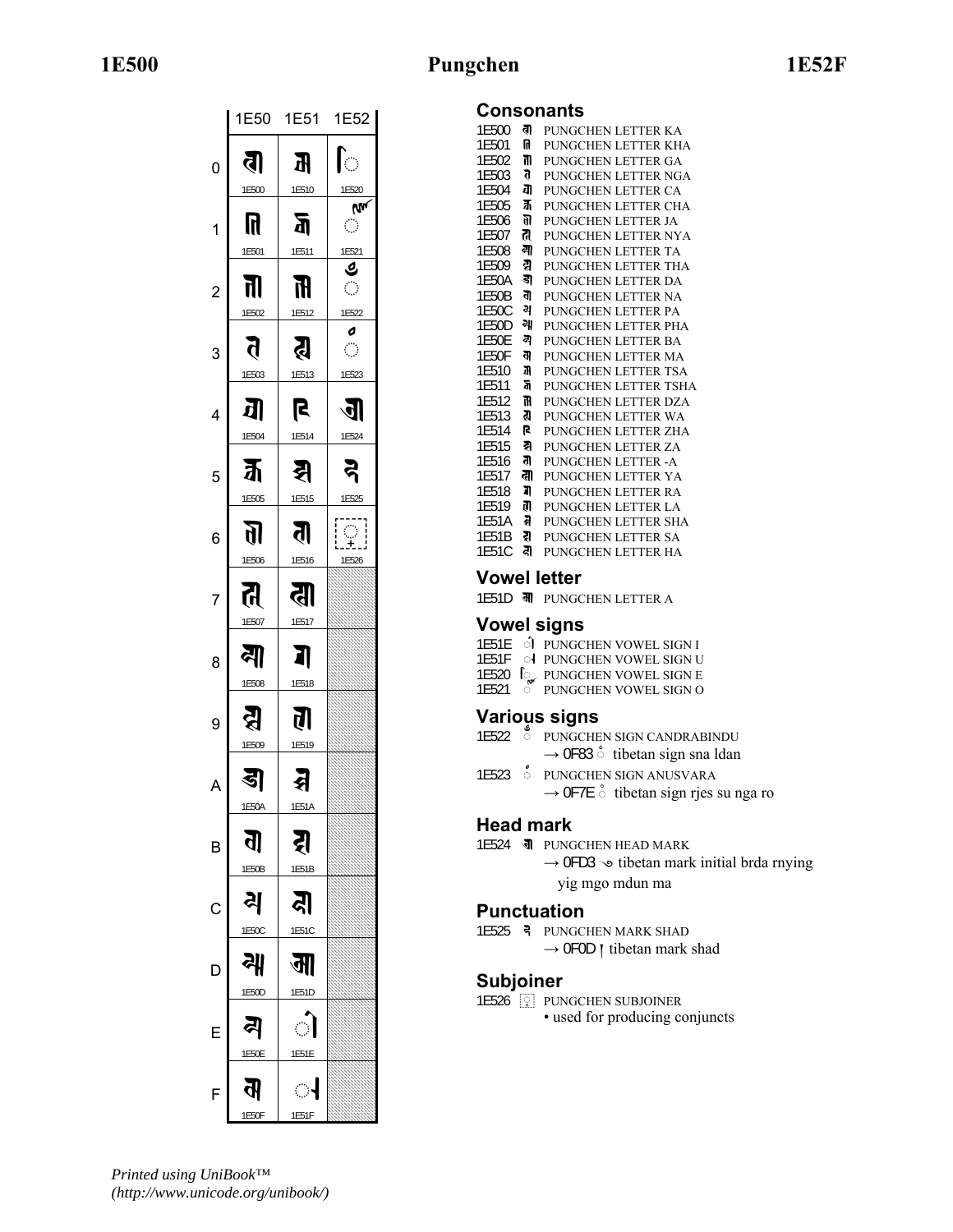| जनि |                 |                 |           |                          |                              |          |                      |                         |                   |                             |                                                                       |          |                                               |
|-----|-----------------|-----------------|-----------|--------------------------|------------------------------|----------|----------------------|-------------------------|-------------------|-----------------------------|-----------------------------------------------------------------------|----------|-----------------------------------------------|
| ৩৩  | $\eta \uparrow$ |                 |           |                          |                              |          |                      |                         |                   |                             |                                                                       | ଧ୍ୟ      |                                               |
|     |                 |                 |           |                          |                              |          |                      |                         |                   |                             |                                                                       |          |                                               |
|     |                 |                 |           |                          |                              |          |                      |                         |                   |                             | णे गु                                                                 |          |                                               |
| ৱাই | व               | प्त             | <b>TI</b> | ती                       | त्व                          | <u>त</u> | 식                    | 쇠                       | 쇠                 |                             |                                                                       |          |                                               |
|     | η               | ा               |           | $\tilde{a}$              | ۴                            | 3,       | $\ddot{\phantom{0}}$ | $\overline{\mathbf{a}}$ | ন                 |                             | AJ                                                                    | g        |                                               |
|     |                 | जजातरन<br>そもえ み |           | वा∏नातद<br>$\sim$ $\sim$ | ह्यतात्वाद<br>$G \equiv 0$ 4 |          | गैर्जतात्तुन<br>5555 |                         | गलशुक्षुद<br>7a9N | $\frac{1}{2}$ $\frac{1}{2}$ | बाह्यडातान<br>$\begin{bmatrix} 8 & 5 & 6 \end{bmatrix}$<br>नामान<br>슄 | <u>4</u> | 리궤리<br>ব ব ব<br>बीबाबि<br>$\tilde{\eta}$<br>줘 |

Figure 1: Pungchen with Tibetan transliteration (from Chaphur 1994: 3).



Figure 2: Pungchen with Tibetan transliteration (from Chaphur 1994: 4).